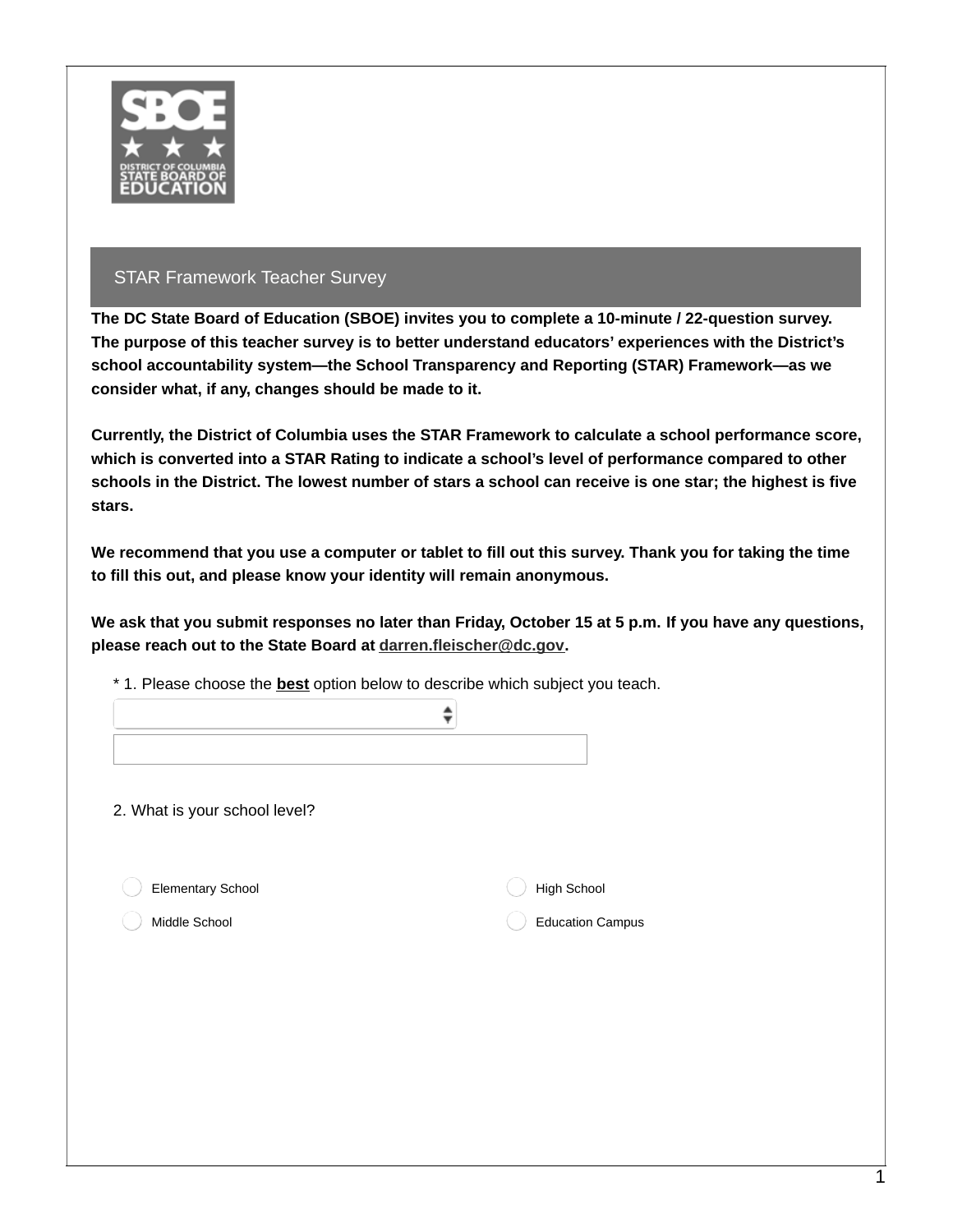| <b>DCPS</b>                                                                                         |
|-----------------------------------------------------------------------------------------------------|
| DC Public Charter School                                                                            |
| <b>DCPS Alternative School</b>                                                                      |
| DCPS Selective School                                                                               |
| 4. What is your school's Title I status?                                                            |
| Title I                                                                                             |
| Not Title I                                                                                         |
| I do not know.                                                                                      |
| 5. What ward is your school in?                                                                     |
| ⇡                                                                                                   |
|                                                                                                     |
| * 6. How many years have you worked as a teacher in DC Public Schools or DC public charter schools? |
|                                                                                                     |
| 7. What is your race/ethnicity?                                                                     |
| American Indian or Alaskan Native                                                                   |
| Asian                                                                                               |
| <b>Black or African American</b>                                                                    |
| Native Hawaiian or Other Pacific Islander                                                           |
| White                                                                                               |
|                                                                                                     |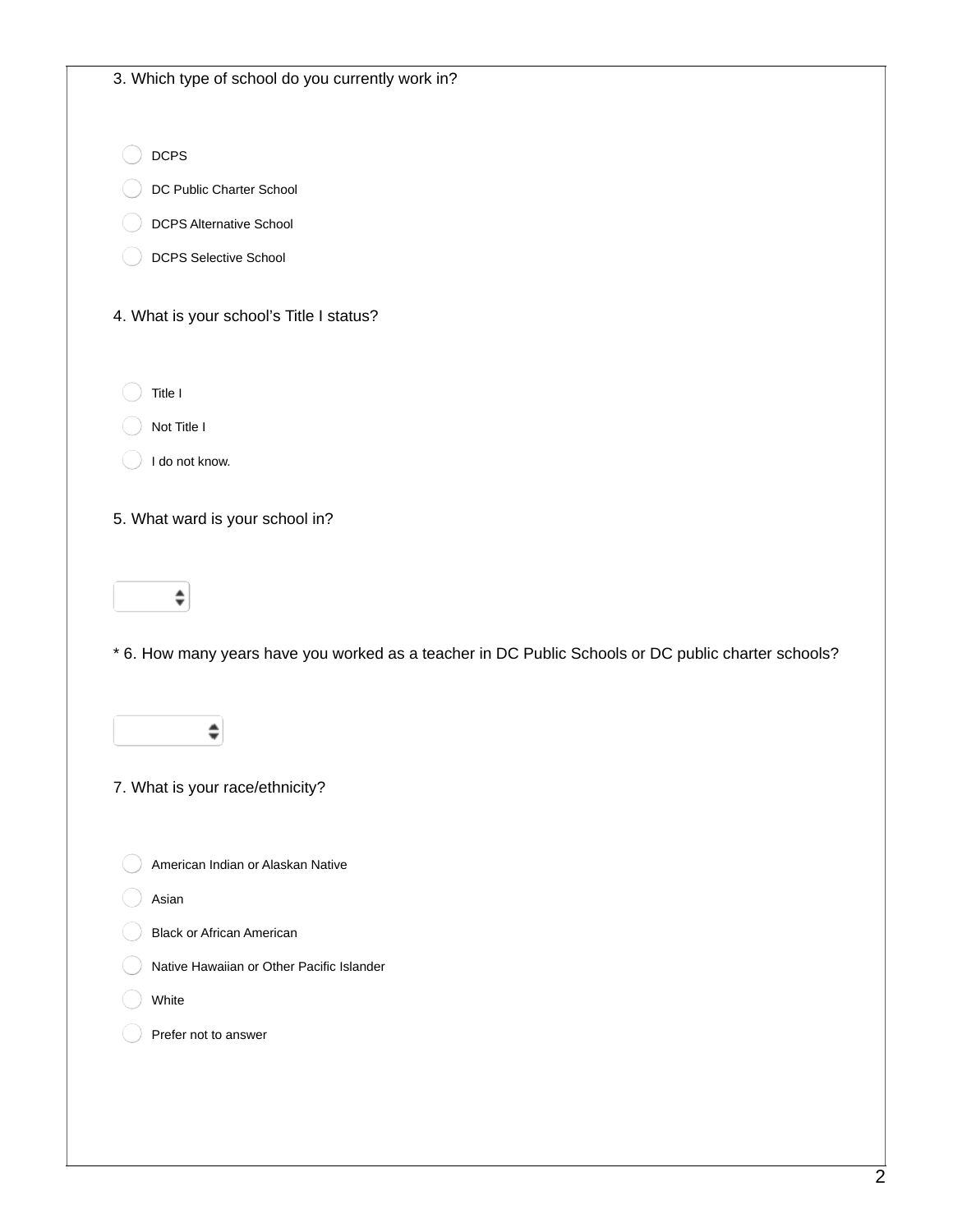8. Are you of Hispanic, Latino/a, or Spanish origin?

Yes

No

Prefer not to answer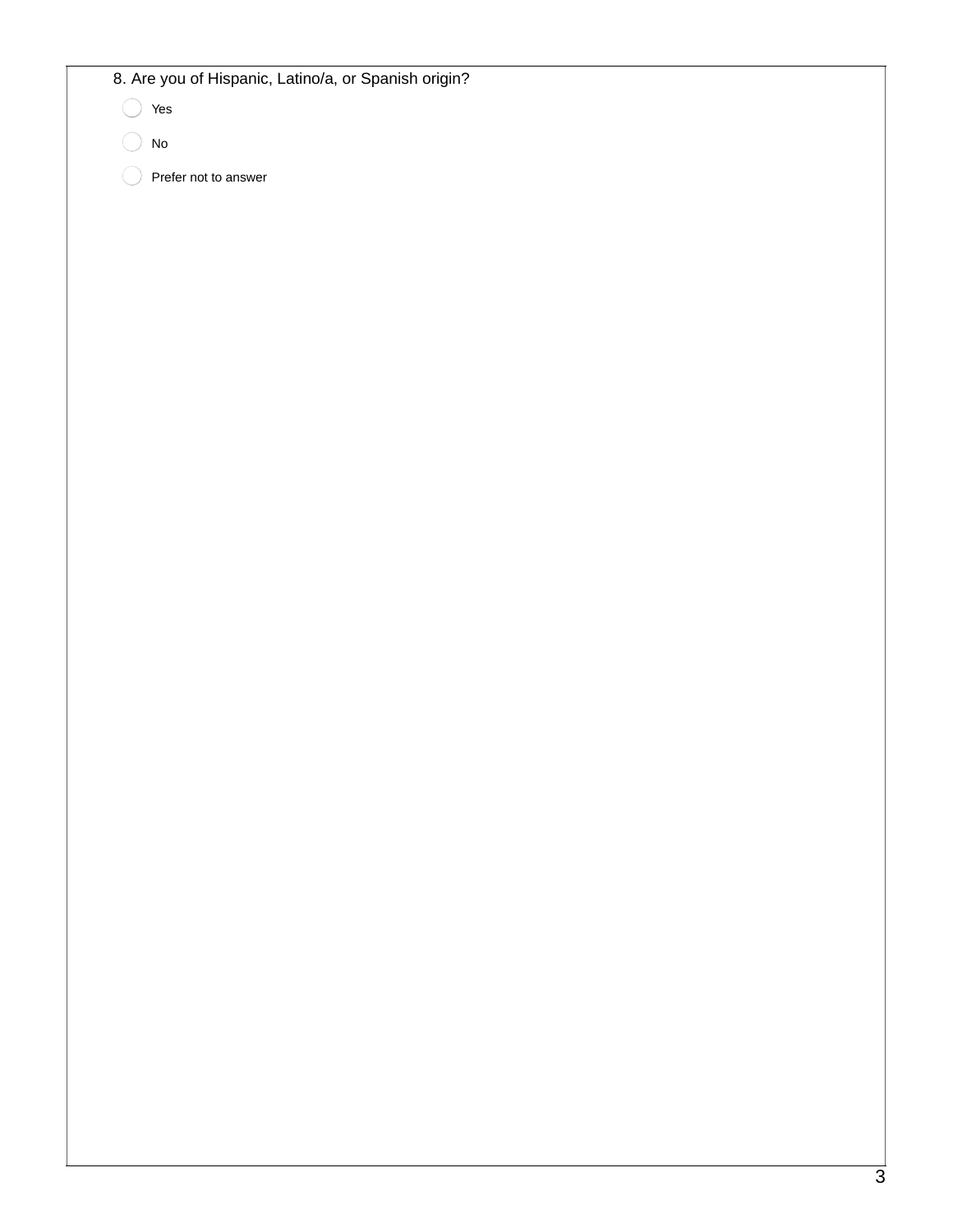

#### STAR FRAMEWORK AND RATING

÷

For the first part of this survey, we want to know your thoughts on the STAR Framework and Rating**how schools are held accountable in the District of Columbia. Please try to answer the questions as** best as you can. If you are not sure, please indicate this by selecting "I don't know" where applicable.

9. What does the term school performance mean to you? Please answer in no more than a few sentences.

10. My school received the following STAR Rating in 2019

Next, using a scale from 1 to 4, please tell us how much you agree or disagree with the following statements about the STAR Rating.

11. The STAR Rating provides a fair assessment of my school's performance.

| 1 - Strongly disagree                                                  | Disagree | Agree | 4- Strongly agree |
|------------------------------------------------------------------------|----------|-------|-------------------|
|                                                                        |          |       |                   |
| 12. The STAR Rating provides a fair assessment of my school's quality. |          |       |                   |
| 1 - Strongly disagree                                                  | Disagree | Agree | 4- Strongly agree |
|                                                                        |          |       |                   |
|                                                                        |          |       |                   |
|                                                                        |          |       |                   |
|                                                                        |          |       |                   |
|                                                                        |          |       |                   |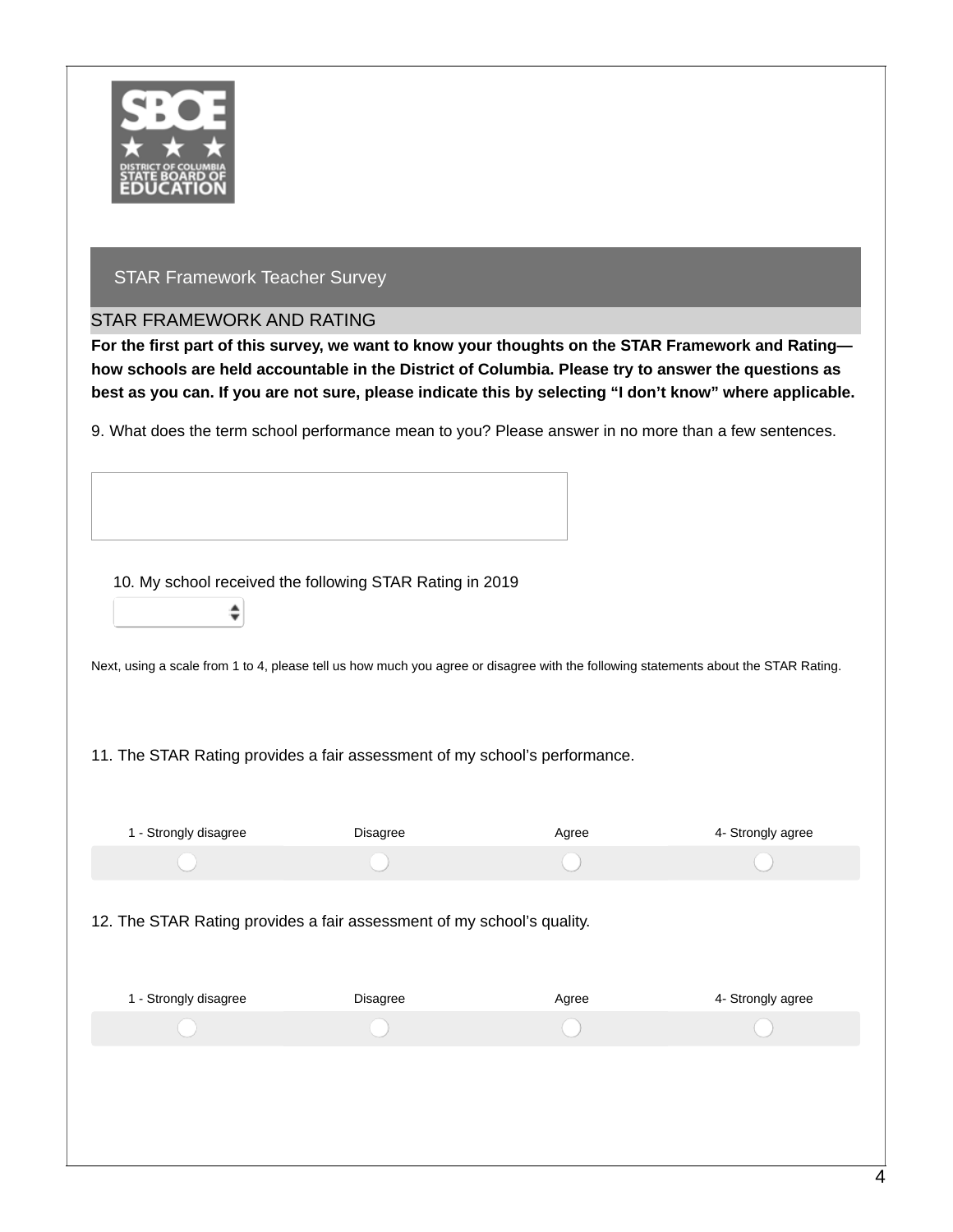| 13. The STAR Rating affects the amount of attention my school pays to math and/or ELA at the expense of<br>other subjects (e.g., science, art, social studies, electives) |                 |       |                   |
|---------------------------------------------------------------------------------------------------------------------------------------------------------------------------|-----------------|-------|-------------------|
| 1- Strongly disagree                                                                                                                                                      | <b>Disagree</b> | Agree | 4- Strongly agree |
|                                                                                                                                                                           |                 |       |                   |
| 14. The information conveyed by the STAR Rating provides a complete picture of my school's performance to<br>families who are choosing a school for their children.       |                 |       |                   |
| 1 -Strongly disagree                                                                                                                                                      | <b>Disagree</b> | Agree | 4- Strongly agree |
|                                                                                                                                                                           |                 |       |                   |
|                                                                                                                                                                           |                 |       |                   |

15. Describe, in a sentence or two, if/how the STAR Rating has made an impact on your ability to teach at your school, if at all. This can be either a positive or negative impact, or both.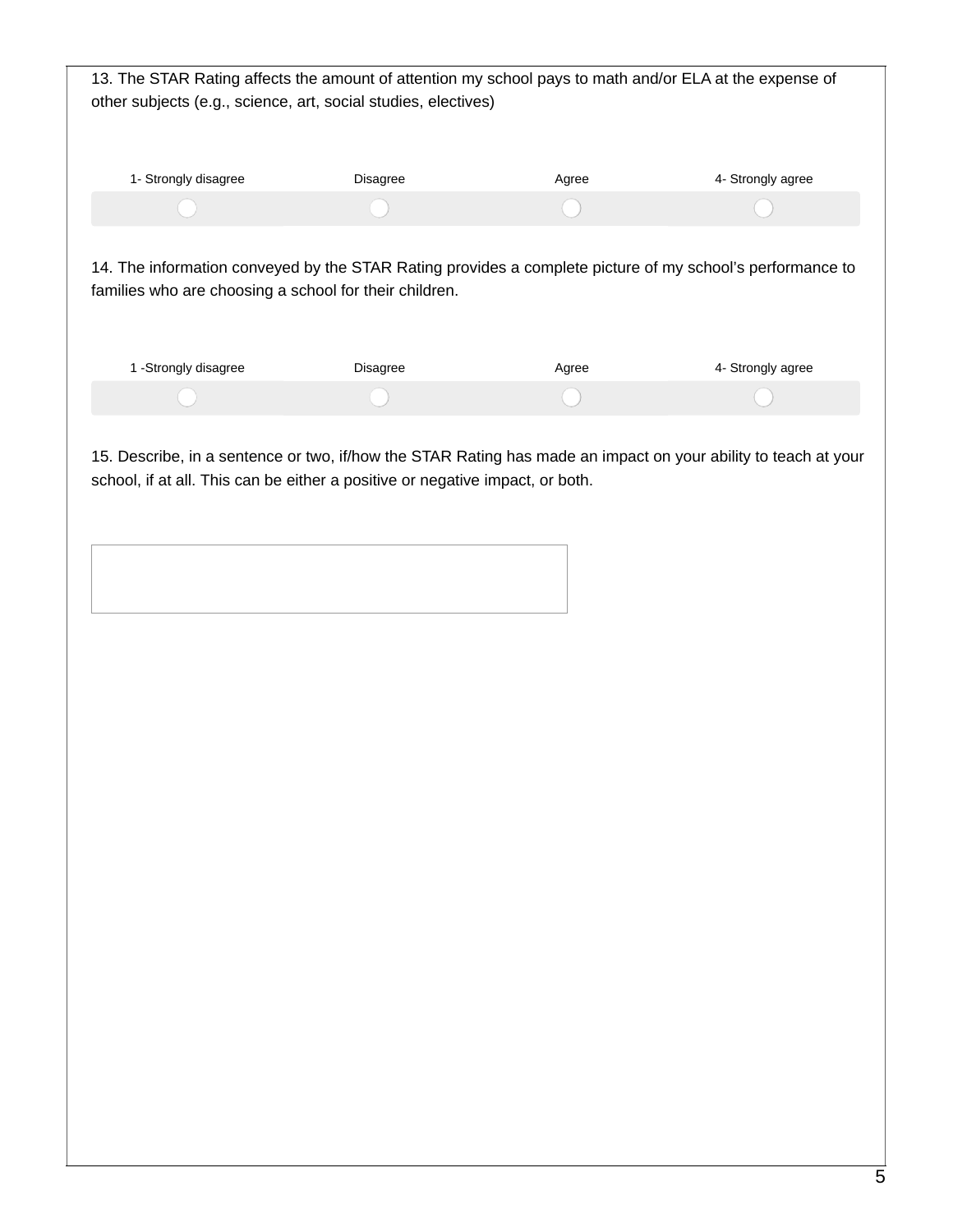

## STAR FRAMEWORK INDICATORS

16. Next, we want to hear what you think about indicators that should be included in the STAR Framework and/or featured in your school's report card. Select the best option for each of the indicators.

The first column means the indicator should be included in the STAR Rating. Choosing the second option means it should not be included in the STAR Rating, but should be publicly reported on the DC School Report Card.

Indicators that are colored **blue** are currently used in the STAR Rating, indicators in **orange** are **not** currently used in the STAR Rating.

|                                                                                                     | Include this in the STAR Rating | Report on this on the School<br>Report Card but don't include it in<br>the STAR Rating | Don't include this in either the<br>STAR Rating or the DC School<br><b>Report Card</b> |
|-----------------------------------------------------------------------------------------------------|---------------------------------|----------------------------------------------------------------------------------------|----------------------------------------------------------------------------------------|
| The percentage of<br>students who have<br>reached "proficiency" on<br>PARCC ELA/math<br>assessments |                                 |                                                                                        |                                                                                        |
| Annual test score growth<br>of students in ELA and<br>math (ES/MS only)                             |                                 |                                                                                        |                                                                                        |
| Growth in English<br>language proficiency (for<br>English Language<br>Learners)                     |                                 |                                                                                        |                                                                                        |
| Proportion of students<br>who have re-enrolled at<br>the school in the<br>following year            |                                 |                                                                                        |                                                                                        |
| Attendance rates                                                                                    |                                 |                                                                                        |                                                                                        |
| Progress of students<br>most in need                                                                |                                 |                                                                                        |                                                                                        |
| AP/IB performance (HS<br>only)                                                                      |                                 |                                                                                        |                                                                                        |
| AP/IB participation (HS<br>only)                                                                    |                                 |                                                                                        |                                                                                        |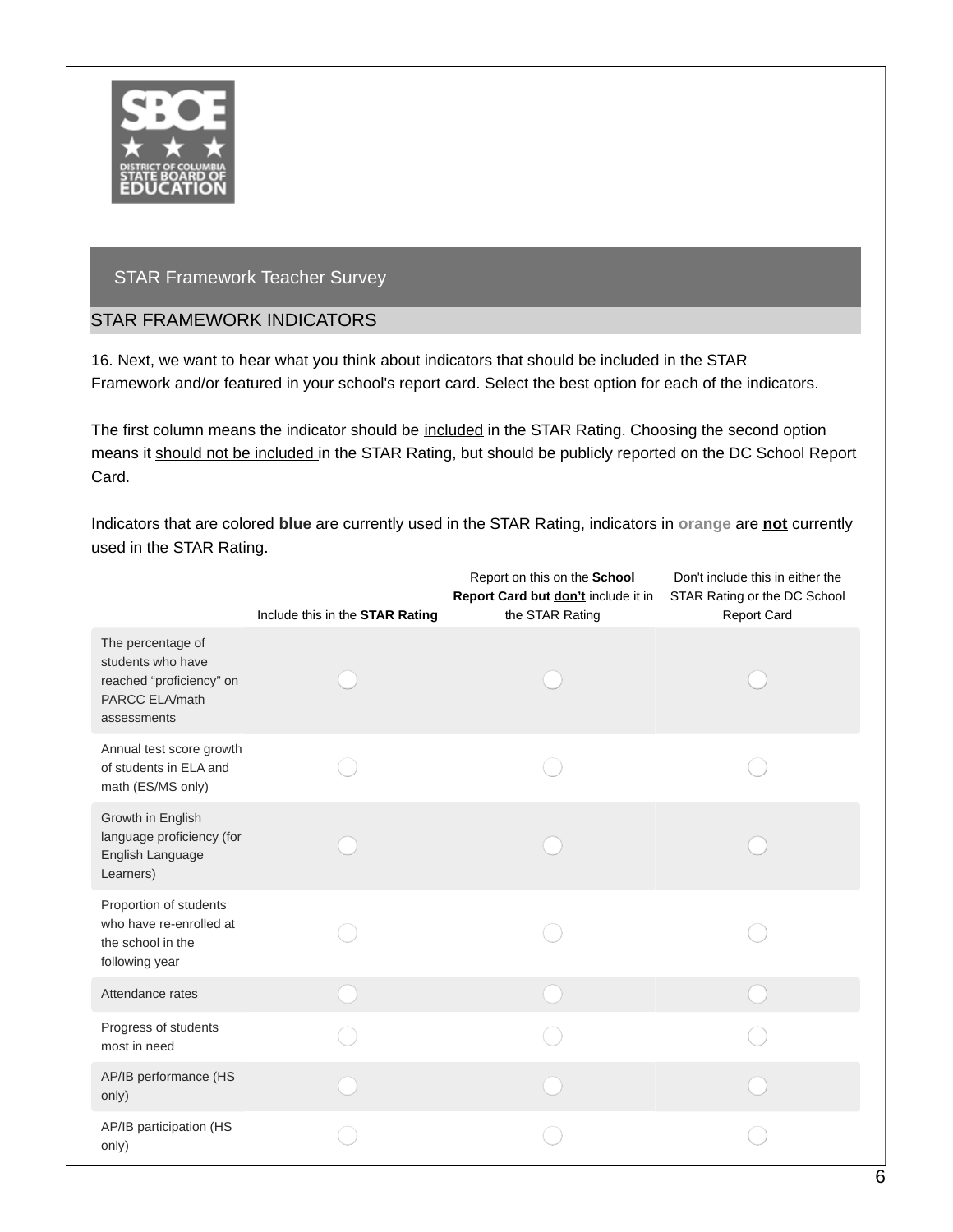|                                                                                                                            | Include this in the STAR Rating | Report on this on the School<br>Report Card but <b>don't</b> include it in<br>the STAR Rating | Don't include this in either the<br>STAR Rating or the DC School<br>Report Card |
|----------------------------------------------------------------------------------------------------------------------------|---------------------------------|-----------------------------------------------------------------------------------------------|---------------------------------------------------------------------------------|
| 4-year graduation rate<br>(HS only)                                                                                        |                                 |                                                                                               |                                                                                 |
| Students' SAT scores<br>(HS Only)                                                                                          |                                 |                                                                                               |                                                                                 |
| Growth in reading<br>achievement at 1st and<br>2nd grades                                                                  |                                 |                                                                                               |                                                                                 |
| A validated indicator of<br>school climate                                                                                 |                                 |                                                                                               |                                                                                 |
| Suspension rate                                                                                                            |                                 |                                                                                               |                                                                                 |
| A measure of a well-<br>rounded curriculum,<br>including a curriculum<br>rich in social studies,<br>sciences, and the arts |                                 |                                                                                               |                                                                                 |
| Teacher/staff retention                                                                                                    |                                 |                                                                                               |                                                                                 |
| Student safety                                                                                                             |                                 |                                                                                               |                                                                                 |
| A validated measure of<br>socio-emotional learning                                                                         |                                 |                                                                                               |                                                                                 |

17. Which indicators do you believe would be the **most important to include in the STAR Rating** to help schools and/or educators like yourself focus on supporting the needs of your school and specific student population/community and their needs?

List a few in the space provided that are:

a) Indicators listed in the question above, and/or

b) Indicators **not listed** in the question above that you would like to see **added** to the STAR Rating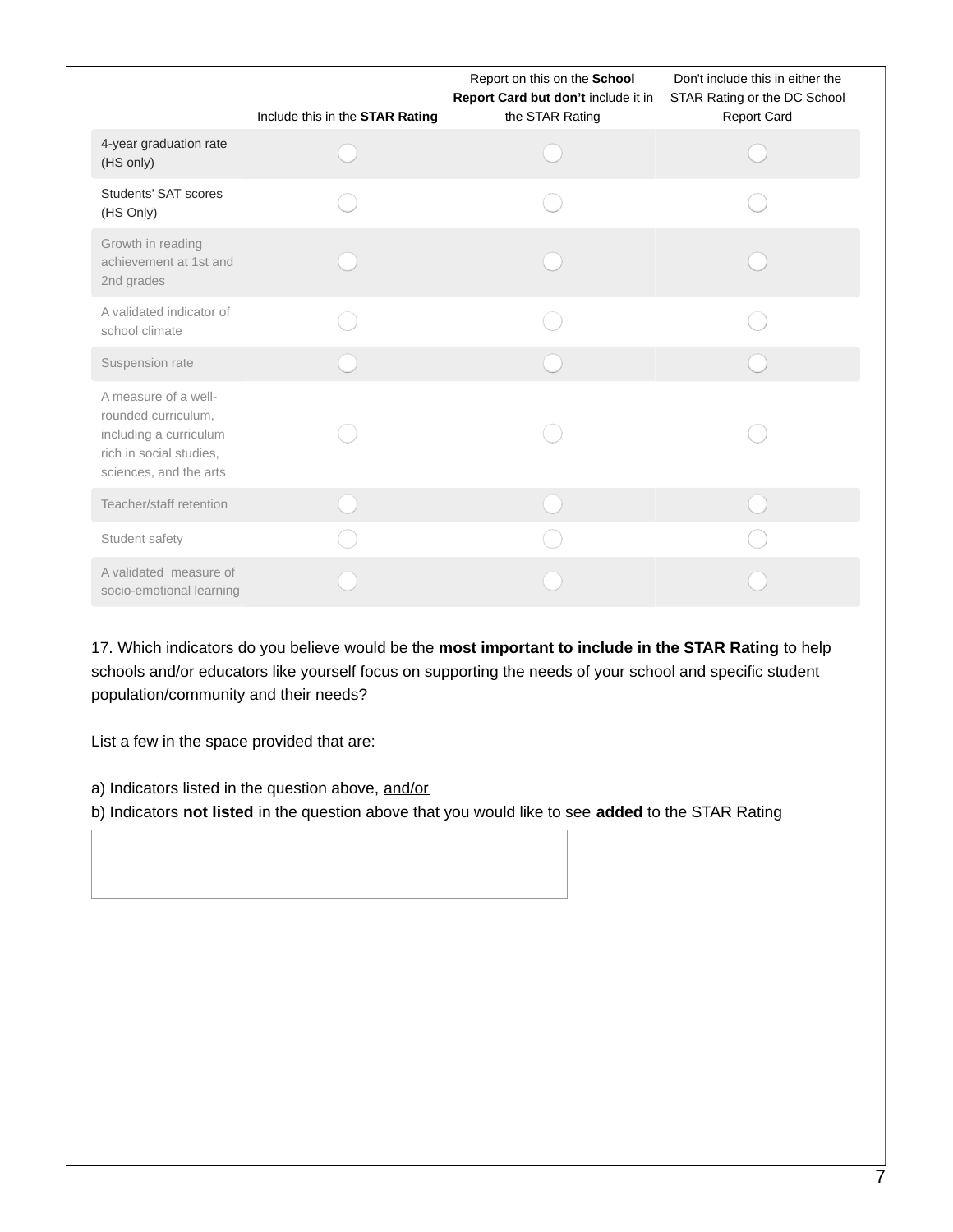18. Which indicators do you believe would be the **most important to publicly and prominently include in the DC School Report Card** and not in the STAR Rating to help schools and/or educators like yourself focus on supporting the needs of your school and specific student population/community and their needs?

Please list a few in the space below that are

a) Indicators **listed** in question #14 (above), and/or

b) Indicators **not listed** in question #14 (above) that you would like to see **added** to the STAR Rating

19. Which metrics detract from helping educators like yourself focus on supporting your school's specific population/community and their needs? (List a few in the space provided)

20. Which of these two statements best reflects your view?

A school's proficiency rate on statewide standardized tests **should be weighted heavily** in the state's accountability system because lifting students to proficiency is such an important job for the school.

A school's proficiency rate on statewide standardized tests **should not be weighted heavily** in the state's accountability system because it depends more on the number of students already at or close to proficiency and less on how effective the school is.